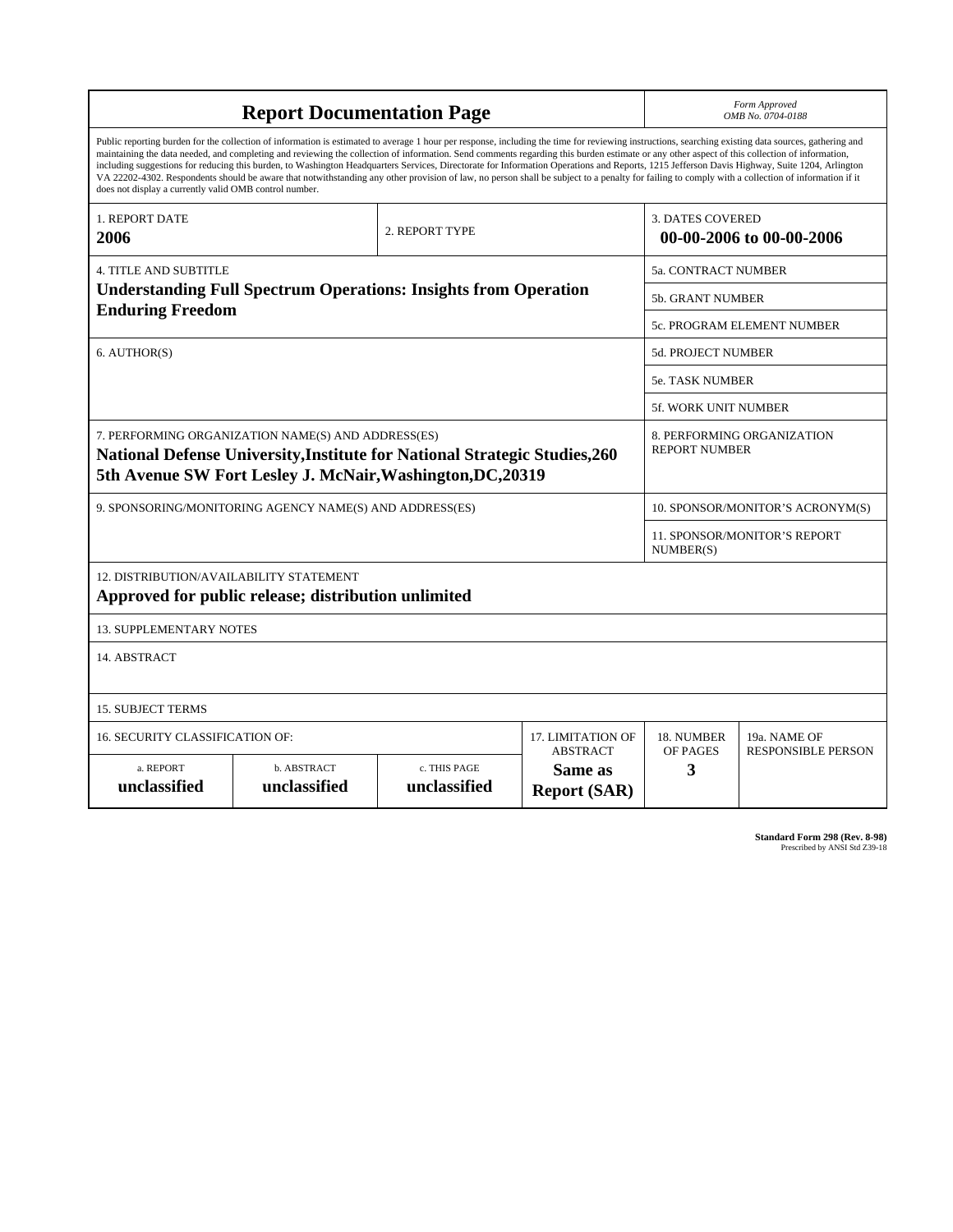

## *By* **M i c h a e l W . I s h e r w o o d**

**n** ancient Afghan proverb<br>
reflects the commitment an<br>
mindset of Afghans today:<br> *Ba solha goftan dunya aram*<br> *namaisha*—The world will not find rest by reflects the commitment and mindset of Afghans today: *Ba solha goftan dunya aram*  just saying "peace." As Afghans work to renew their nation, they understand that peace, stability, and an end to hostilities require more than just well-intentioned ideas; they take hard work. And they are making that commitment.

Afghans today are not alone. They are making this effort with the assistance of the Combined Joint Task Force–76 (CJTF–76) and the coalition. Soldiers, Sailors, Airmen, and Marines, together with a variety of Federal civilians and international partners, are working hand-in-hand with Afghan leaders and citizens to craft a better future. It is a story

that is unfolding far from the headlines. In fact, the coalition effort is succeeding despite headlines that suggest the opposite.

As the Southern European Task Force (SETAF) took the leadership role in CJTF–76 in the spring of 2005, it adopted a mission calling for "full spectrum operations." In retrospect, this phrase has become somewhat of a cliché in most mission statements. The joint warfighters' experiences in Operation *Enduring Freedom* from spring 2005 to spring 2006, however, provide insight into the diverse and demanding elements that define the phrase *full spectrum operations* today.

SETAF undertook our mission in the midst of a process that began in November and December 2001, when the Taliban was ousted from power. Afghanistan made spectacular progress in 2002: The *Loya Jirga* elected

Colonel Michael W. Isherwood, USAF, is Deputy, Air Component Coordination Element , Combined Joint Task Force–76 (CJTF–76).

55th Signal Company (Harold Fields)

a 2-year transitional government, the first Afghan National Army unit stood up, and the North Atlantic Treaty Organization began the International Security and Assistance Force (ISAF). In 2003, the Afghan National Army (ANA) conducted its first combat venture, and the first Provincial Reconstruction Team (PRT) began operations. Equally important, the United Nations Children's Fund reported that 6 million pupils returned to school. By 2004, ISAF expanded its mission into northern Afghanistan. The political process continued with the adoption of a new constitution, and the first presidential election was held.

*Download as wallpaper at ndupress.ndu.edu*

Clearly, Afghanistan has momentum on a positive path, but it still faces a variety of challenges and threats. Opium production remains a problem. Farmers can make eight times more money raising poppies than wheat. Moreover, the infrastructure requires investment. Water, roads, and schools are among the elements in need. Good governance is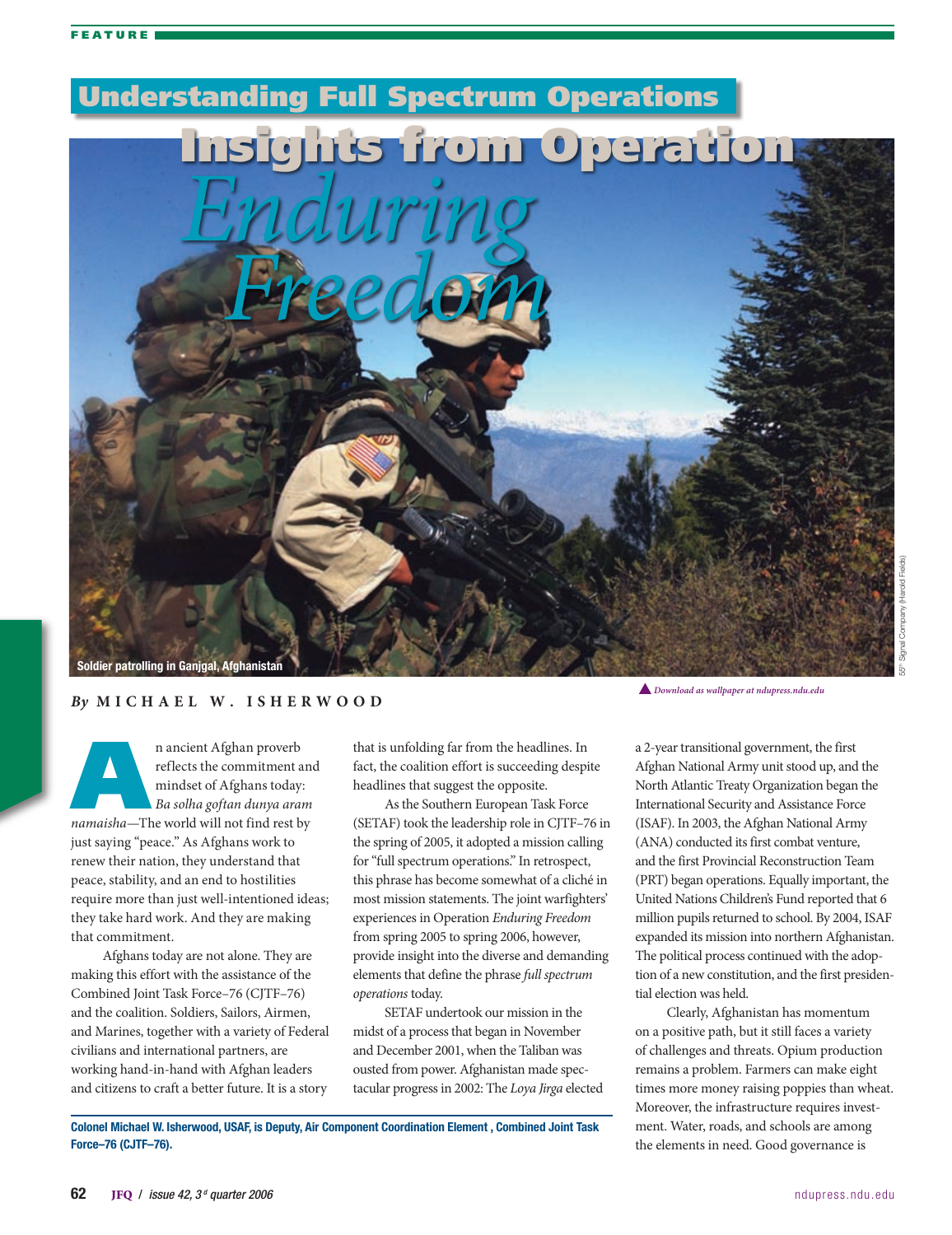making progress in some provinces and halting progress in others. Tribal association competes with the authority of national political institutions in some areas, creating sources of conflict. Local and national security forces are growing but are not complete.

Hostile elements remain active and seek to exploit the fissures created by the drug economy, poor infrastructure, governance challenges, and tribal affiliations. These forces include a variety of insurgents, such as the *Hizb-I Islami Gulbuddin*, which often operates like both a crime family and an apostle of al Qaeda. Elements affiliated with al Qaeda are active in the countryside, and remnants of the Taliban are present. Further complicating this mixture is a conglomeration of warlords, whose allegiance is to themselves and their drive for power and resources.

## Importance of Partnerships

This backdrop of progress and risk highlights the importance of the command's mission: to conduct full spectrum operations cannot win by themselves. The cornerstone to any success over the past year is captured in one word: *partnership*. The command partnered its capabilities and intentions with those of civilians from the interagency community, international partners, and Afghan national, provincial, and military leadership. Collectively, it created the conditions that allow Afghan institutions—political, security, economic, social, and religious—to be stronger and deny influence to hostile elements.

A starting point to understanding full spectrum operations is combat operations. SETAF's tenure built on the foundation of previous rotations, and CJTF–76 took the fight to the enemy to deny both sanctuary and operating room. The core of these forces used included three combat brigades, to include a special operations group. These combat elements conducted some 260 offensive operations in 2005 for missions such as search and cordon, attack-in-zone, and patrols, to name a few. They attacked in the summer, fall, and winter. The combined

*the Medical Task Force works closely with the Minister for Public Health to operate 10 hospitals in southern and eastern Afghanistan*

to defeat insurgent forces and to promote Afghan peace and prosperity.

The Soldiers, Sailors, Marines, and Airmen of the Combined Joint Task Force–76 joint task force operated in times and locations where the enemy had never seen U.S. forces. Collectively, this not only maintained



pressure on the foe, but denied him temporal sustainment and geographic refuge.

These elements were enabled by key actors, such as an aviation task force with fixed- and rotary-wing combined forces land component assets. A joint logistics command provided critical support to the warfighters, and an engineering task force contributed key capabilities to defeating the insurgents and promoting prosperity.

While many of these forces were Soldiers, the entire joint team was engaged. A Marine battalion deployed along the eastern Afghan border as an integral part of Regional Command East. In the summer of 2005, Navy aviators replaced Marine aircrews flying daily EA–6B support to deny hostile forces the ability to exploit the electronic medium.

The combined forces air component also contributed combat and combat support forces. With a wing deployed inside the combined/joint operations area and at least four wings outside Afghanistan, Airmen provided a constant vertical vantage. A–10s, B–52s, British GR–7s, French Mirages, and other fighters provided responsive close air support. These aviators often employed weapons with friendly forces as close as 65 meters to the hostile fighters. Other coalition partners such as New Zealand, Norway, and Denmark played decisive roles as well. As impressive as these numbers might be, the CJTF commander focused on the quality and capabilities of the Afghan Forces, not merely the quantity.

The most important players were the Afghan forces themselves. In the spring of 2005, the ANA had 18 combat battalions. By the end of 2005, this number had grown to 40. These forces doubled their number of patrols by the end of the year.

A key to success, however, was the partnership initiated by CJTF–76 over the past year. The task force partnered with ANA and, occasionally, the National Police, so all operations were planned and executed with Afghan forces. They were an integral element of every operation. As a result, ANA patrols increased 40 percent in 2005. Partnership ensured that the new forces gained positive and experienced mentoring with coalition forces.

## Provincial Reconstruction Teams

PRTs are the most salient example of effective partnership. These are joint civilmilitary units that strengthen the reach and enhance the legitimacy of the Afghan government at all levels into outlying regions. The